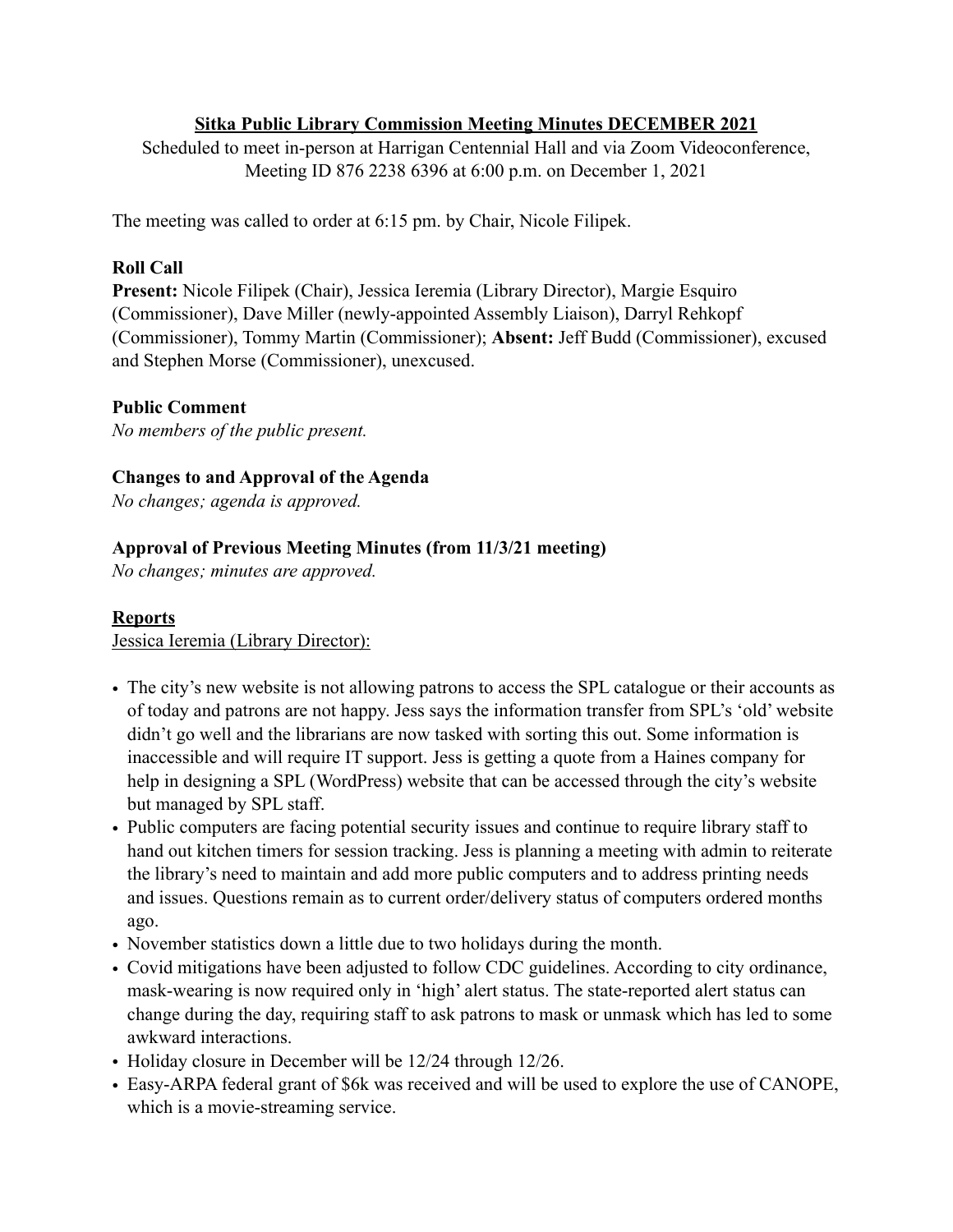- Have again received the Libraries Transforming Communities grant which will continue the collection of local history interviews. These interviews will be available on the SPL catalogue.
- Regarding maintenance: the pipes above the study room have all been insulated which should help stop leaking during storms.
- Jess has received the holiday lights for the library.
- Programing: Grab n' Go remains very popular. The next Babies and Books event will be 12/18. No programming is planned for the last two weeks in December.
- Storytime now has a Spanish option. The library in Kenai has asked SPL for help in setting up a similar service. Patrons have given great positive feedback regarding this service which is accessed by calling 747-4020. Chuck Miller's once-a-month stories have also been very popular. Jess encourages anyone who may wish to read a story to contact her. She envisions grandparents reading stories which can then be accessed by grandchildren who live elsewhere.
- Karen Hegyi will present the next Armchair Traveler Series about traveling to Italy.
- The first event using the NASA grant will be a collaboration with the Islands Artists Gallery about the Webb telescope. Local artist Lesa Teas will lead participants in the use of watercolor and the cosmic connection.
- Reading Wonderland will happen again, where books are gift-wrapped and can be picked up as presents for children.
- Teen Advisory Board will be meeting in-person this month at the library.

## *Dave Miller*

Newly appointed Assembly liaison is coming up to speed—he and we are glad he is meeting with us. He mentions the request by the Assembly to consider commission meetings times and frequency as being adequate to what we are tasked to do. He acknowledges that we are able to answer that question at this time.

#### *Nicole Filipek*

Nicole has made it clear that she is not okay with the lack of IT support regarding SPL's public computer shortage. The computer issue should be a priority.

# *Margie Esquiro*

Centennial Committee will meet again on 12/8 and is currently looking for ideas of any sort to consider for the celebration. Some fundraisers are already planned (or have occurred.) Nicole wants to ensure Centennial Committee members are not asked to do too much this far in advance of the 2023 centennial; also it is important to ask the Sitka Historical Society how they might wish to coordinate with our event. Nicole would also like to see a 'future of libraries' element that looks ahead as we celebrate SPL's history.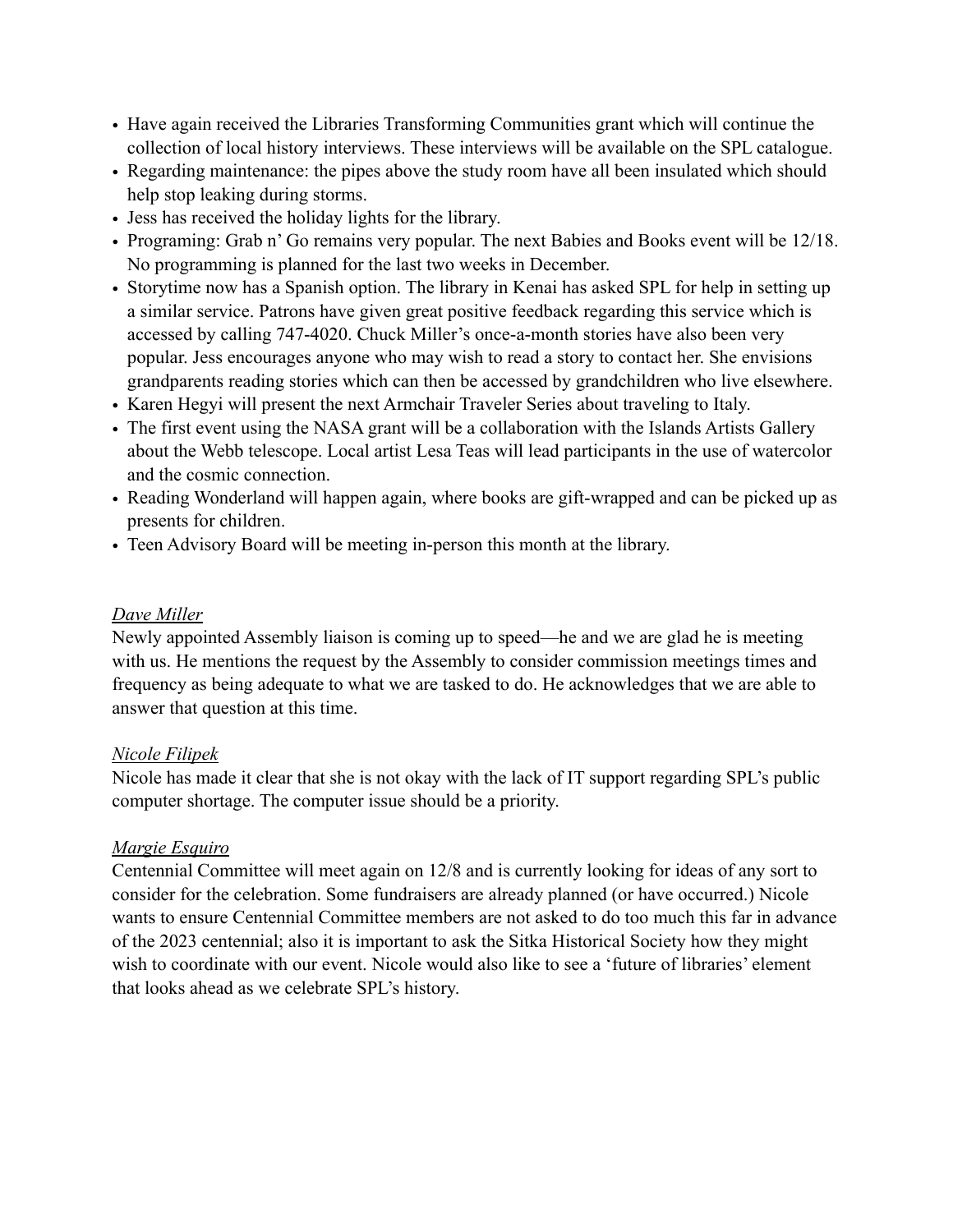## **New business**

#### 2023 Draft budget discussion

- Initial draft budget is due 12/23.
- Inflation rate is currently at 6.2 % Jess is adding that amount to some current categories of spending just to stay level with last year.
- Is budgeting for strategic planning during 2023 (\$10,000).
- Has added \$1,500 for the self-checkout unit support and \$3,000 to build a new website.
- With increase in tourist numbers will need to cover costs for extra cleaning of bathrooms, garbage removal, paper products, etc. Jess is in discussion with Colliver (Maintenance Head) regarding the cost of these needs.
- Jess also is looking for room in her budget to fund window-cleaning/carpet cleaning/upholstery cleaning/tile cleaning—all of which are not in the current cleaner's contract, or in the current budget. (Jess says the library has received comments about its cleanliness. She envisions a brief closure perhaps in the spring when these projects could be carried out.)
- Nicole suggests we ask for an increase in areas of discretionary spending, as these categories have not increased 'in years.'

*Plan to revisit the draft as it moves through the budgeting process. No action taken.* 

## **Old Business**

#### City commissions and their duties

- Jess asked that we revisit this issue as requested by the CBS Assembly.
- Jess reviewed other city commissions for comparison.
- Is meeting 12 times a year overkill? Other commissions advertise meeting 'at least' six or nine or whatever times per year. Should we adopt a similar arrangement? Fewer meetings (say, no meetings during the summer) may attract potential commissioners who are currently quite busy.
- What about questioned books (adjudicated by the commission?) The process could handle the delay, Jess thinks, as it is a lengthy process to begin with.
- Dave Miller says if a commission needs to meet, it is a simple enough matter to schedule a meeting. As an example, Ports and Harbors does not meet during the summer. There are a lot of options.
- Nicole is concerned that fewer meetings could result in being out of touch.

*To be revisited if the Commission so desires. No action taken.*

# **Public Comment/Items for the next agenda**

*None at this time. "Have a great Christmas!"*